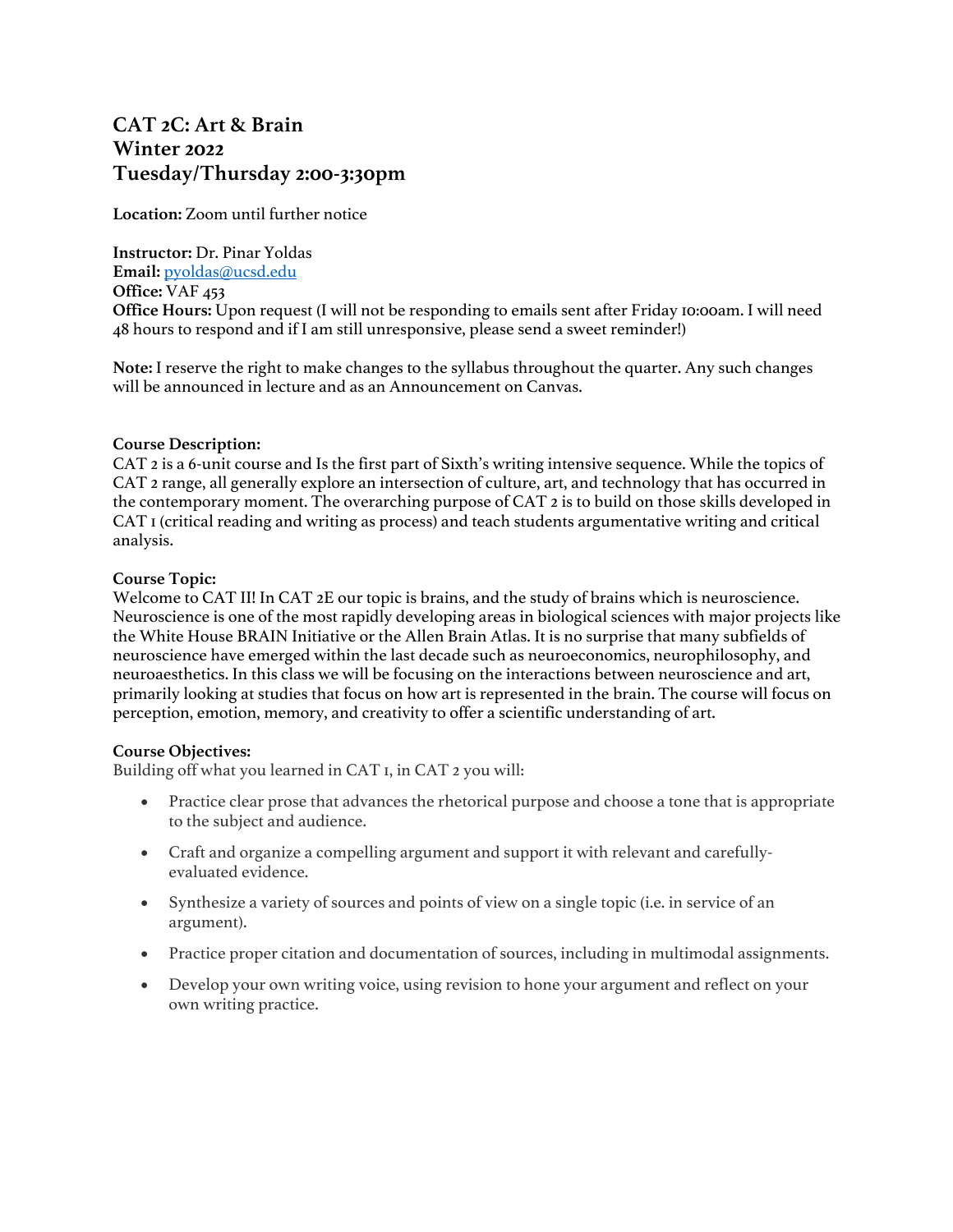## **Required Texts/Technology**

- Access to Canvas
- They Say I Say CAT edition
- Access to Library Course Reserves
- Pen/paper

## **Final Grade Calculation**

Major Assignment #1 – 20% Major Assignment #2 – 20% Final Portfolio – 20%

Minor Assignments – 30% (10% each) Participation – 10% (includes art activity report, library tutorial)

#### **Course Calendar**

\* The course calendar is subject to change as we go along

\* Readings are all linked from the syllabus below or in They Say, I Say CAT Edition. All the required Netflix or Kanopy episodes will be either linked below or available to stream through UCSD Library's Course Reserves. You log in with your active directory.

#### **Week 1**

Tuesday: introduction and overview of course Thursday: A parallel history of Art and Neuroscience

• Watch: Vilayanur Ramachandran on culture https://www.youtube.com/watch?v=l80zgw07W4Y

#### **Week 2**

Tuesday: Sensing the world – How many senses?

• Rob De Salle – Our Senses, Chapter 2

Thursday: Optical Illusions and OpArt

- Richard Gregory Eye & Brain, Chapter 9 "Illusions"
- Bridget Riley OP ART: https://www.youtube.com/watch?v=N1rHTlPBZgM

#### DUE: Minor Assignment #1, January 17 @ 11:59pm

#### **Week 3**

Tuesday: Sensing the world – Smell – Touch Thursday: Synaesthesia

• VS Ramachandran & E.M. Hubbard – Synaesthesia—A Window into Perception, Thought, and Language: http://chip.ucsd.edu/pdf/Synaesthesia%20-%20JCS.pdf

DUE: Major Assignment #1, DRAFT, January 24 @ 11:59pm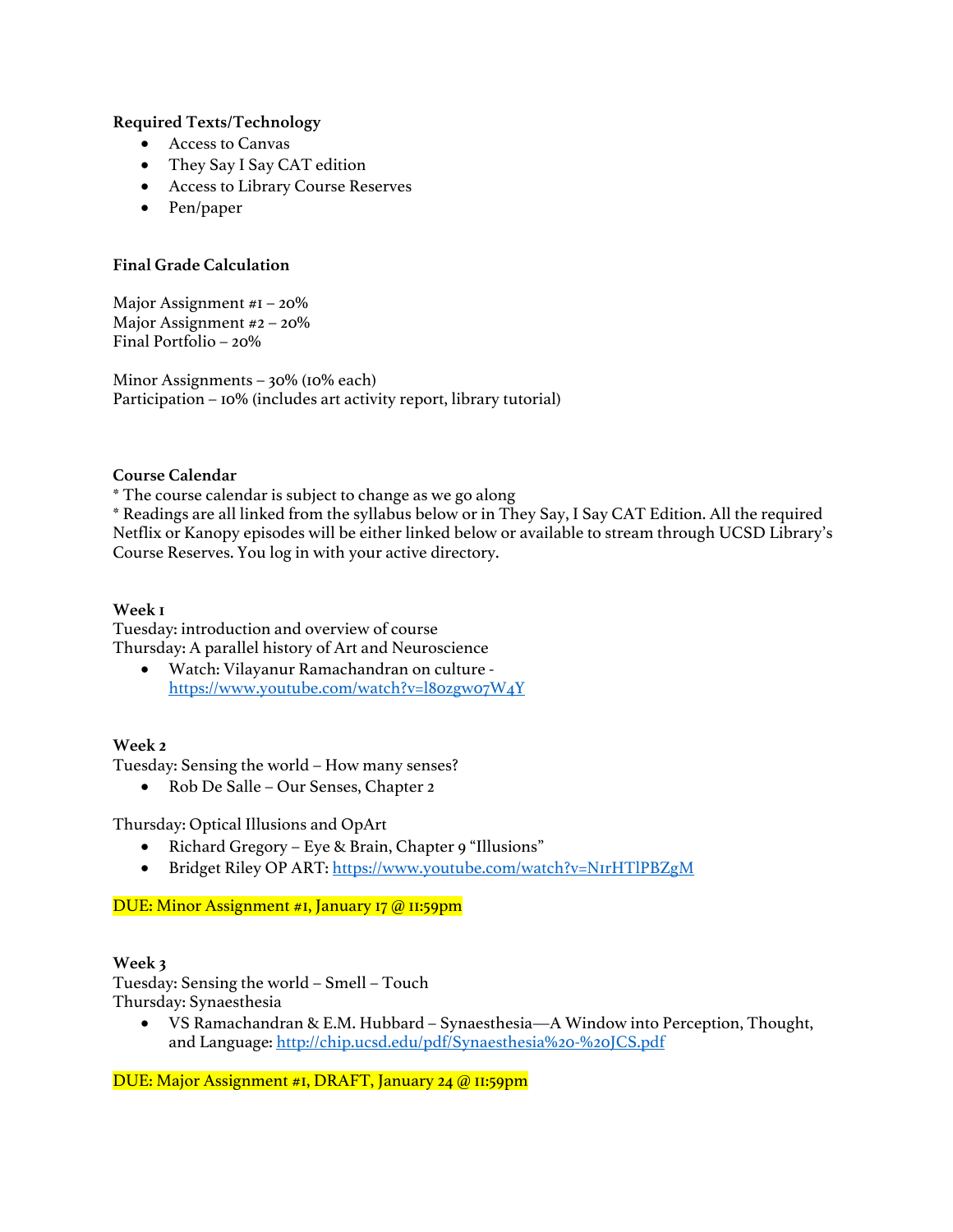# **Week 4**

Tuesday: Crossmodality/Touch

• Eric Kandel Novel Lecture 2000: https://www.nobelprize.org/uploads/2018/06/kandellecture.pdf

Thursday: Memories are made of this

• Complete Kandel reading from Tuesday

## DUE: Minor Assignment #2, January 31 @ 11:59pm

## **Week 5**

Tuesday: Art as Memory

• TSIS ch. 8 "Connecting the Parts"

Thursday: Memory and Emotion

DUE: Major Assignment #1, FINAL, February 7 @ 11:59pm

## **Week 6**

Tuesday: Negative Valence in Art

• TSIS ch. 5 "Distinguishing what you say from what they say"

Thursday: Art of Agony

• Joseph LeDoux – Using Neuroscience to Help Understand Fear and Anxiety: A Two-System Framework: https://www.cns.nyu.edu/ledoux/pdf/

# **Week 7**

Tuesday: Humor and Joy, Art of Happiness

• TSIS ch. 9 "Academic writing doesn't mean you can't use your own voice"

Thursday: Humor and Joy, Art of Happiness Haruki Murakami – Baby Yoda and others

- David J Linden The Compass of Pleasure: How Our Brains Make Fatty Foods, Orgasm, Exercise, Marijuana, Generosity, Vodka, Learning, and Gambling Feel So Good, Chapter 1
- Watch: https://www.c-span.org/video/?306091-10/the-compass-pleasure

# DUE: Minor Assignment #3, February 14 @ 11:59pm

#### **Week 8**

Tuesday: Sleep & Dream

- Matthew Walker Dream Creativity and Dream Control
- TSIS ch. 6 "Planting a Naysayer in your Text"
- Thursday: Art of the Subconscious Surrealism
	- Un Chien Andalou (1929), de Luis Bunel

DUE: Major Assignment #2, DRAFT, February 21 @ 11:59pm